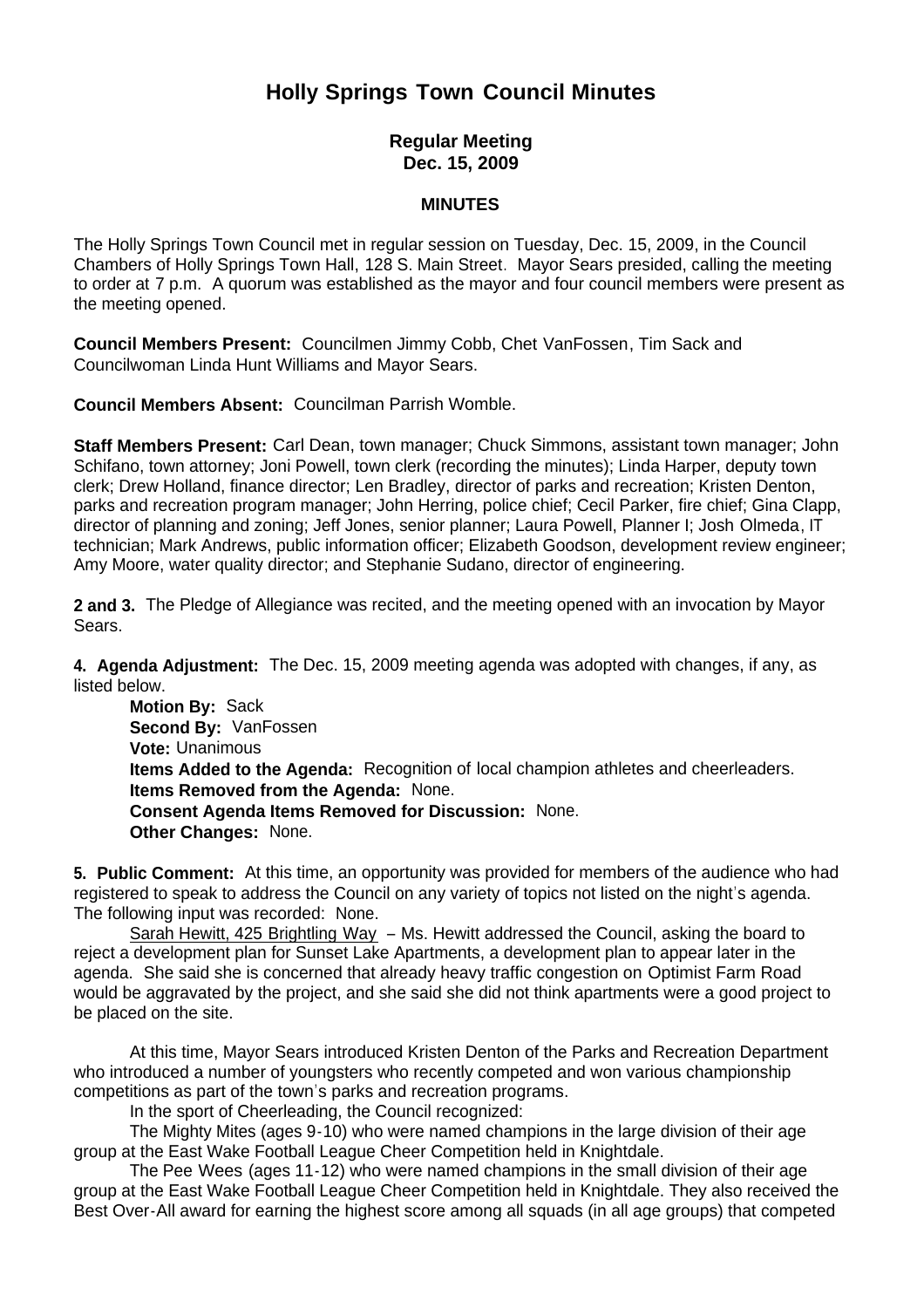in the small division.

In the sport of Soccer, the Council recognized:

Both the 9-10 Girls and 11-12 Coed All-Star soccer teams who competed in the State Wide Athletic Committee state soccer tournament in Rocky Mount. The teams were undefeated through the entire tournament to become SWAC state champions.

**Action:** None.

**6a. Public Hearing: Rezoning Petition 09-REZ-02 –** Mr. Jones said the Town has initiated the rezoning of a parcel that would address two items that have been of concern for Staff.

 He said first, the property has had abandoned railroad right of way absorbed into the larger tract. The area of the old right of way does not have a zoning designation for that portion of the parcel and needs to have zoning assigned. This rezoning would ensure that the entire parcel is zoned.

 Secondly, the parcel currently is zoned R-10, and rezoning the parcel to R-MF-8 will correctly zone the parcel for multi-family. A multi-family building is located on the parcel and is consistent with the Village District Area Plan.

 Mr. Jones said in the past, under the old zoning ordinance prior to 2002, R-10 allowed for multifamily projects when this was built.

With that explanation completed, Mayor Sears opened the public hearing to accept input. The following comments were recorded: None. There being no comments, the public hearing was closed.

 **Action #1:** The Council approved a motion to accept the following statement as true: *"The requested zone map change for this parcel from R-10 to R-MF-8 is consistent with Vision Holly Springs and the Village District Area Plan since the Future Land Use Plan Map indicates this property as Residential with a density up to 15 units per acre."*

**Motion By:** VanFossen **Second By:** Cobb **Vote:** Unanimous

 **Action #2:** The Council approved a motion to adopt Rezoning Ordinance #R-09-04 to approve Zone Map Change Petition #09-REZ-02 to change and set the zoning of 0.82 acres of Wake County PIN #0648899937 from R-10: Residential and unassigned zoning to R-MF-8: Multifamily Residential as submitted by Town of Holly Springs.

**Motion By:** VanFossen **Second By:** Cobb **Vote:** Unanimous *A* c*opy of Rezoning Ordinance R09-04 is incorporated into these minutes as addendum pages.*

**6b. Public Hearing: Ordinance 09-23 –** Ms. Laura Powell explained that in recent years, with threecar garages becoming more commonplace, the Town's maximum 20-foot-width driveway requirement has become a hindrance to both homeowners and the builder community.

 She said staff feels the proposed revision would eliminate potential problems in the field; however, she said staff would like to make a few minor adjustments to the language. She asked the Council to open and then continue the public hearing.

With that explanation completed, Mayor Sears opened the public hearing to accept input. The following comments were recorded: None.

**Action:** The Council approved a motion to continue the public hearing to resume on Jan. 19, 2010.

**Motion By:** Sack **Second By:** VanFossen **Vote:** Unanimous

**6c. Public Hearing: Development Plan 09-DP-04, Sunset Lake Apartments –** Ms. Powell said the Town has received a request for a multi-family development to be located at 4880 Optimist Farm Road. The development would consist of three four-story buildings totaling 124 units situated in the rear of the property as well as a one-story clubhouse at the entrance of the development.

 She said the developer would be constructing a public greenway that would ultimately connect to Sunset Lake Commons shopping center as well as Wescott subdivision, as adjacent properties develop.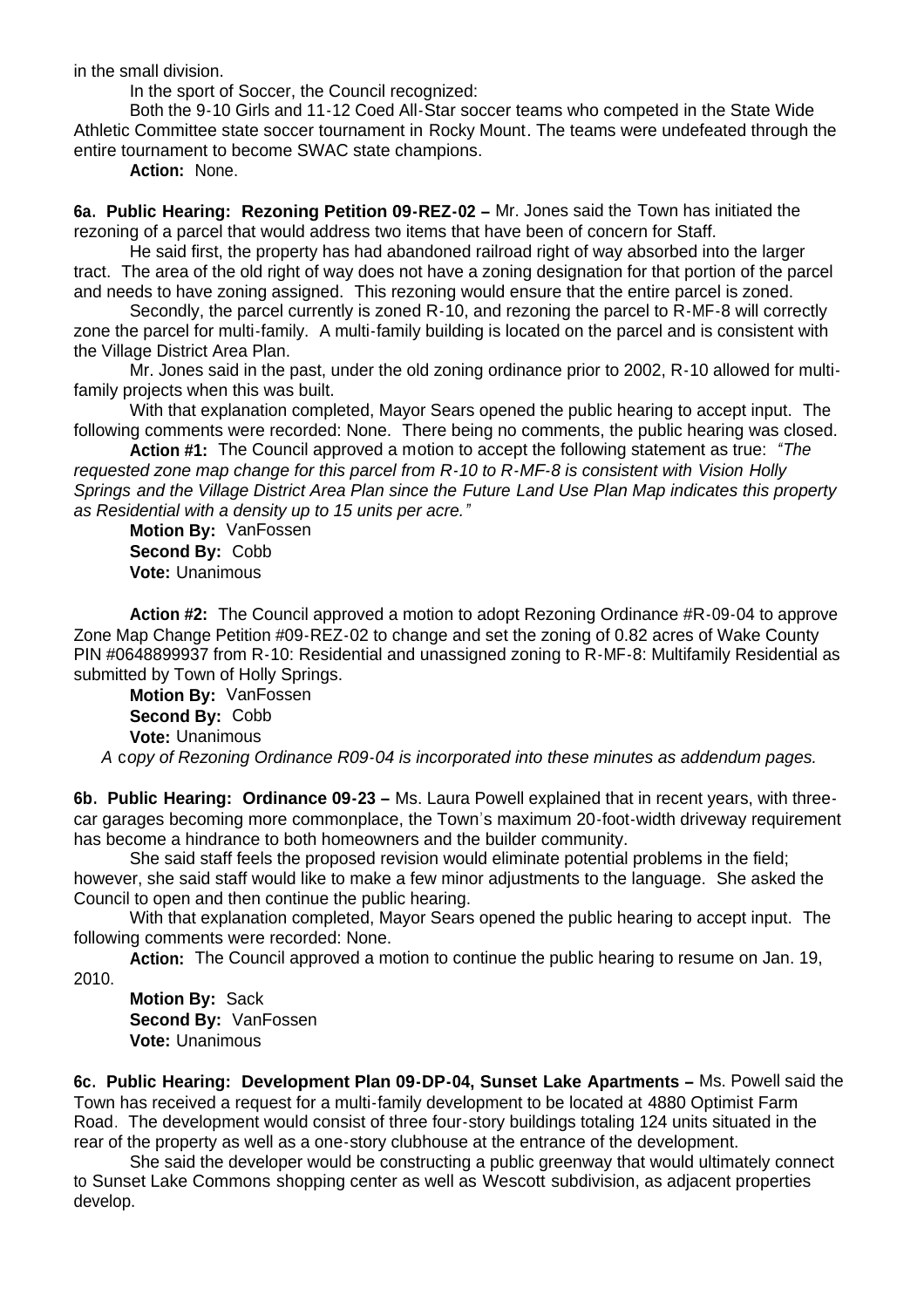Ms. Powell noted features of the Sunset Lake Apartments site plan of interest, including landscaping, parking and pedestrian design. She said the site plan meets all the Town's regulations.

 She said the applicant is required to provide design features, and the developer has chosen the following eight design features:

Recreational opportunities are provided in manner and amount which:

1. Exceed the minimum requirements of the R-MF-15 district by at least 50% in area; are superior in design and layout from minimum requirements and, are appropriate to the anticipated resident profile of the project;

2. The project includes a community building/clubhouse featuring four (4) or more common recreational facilities including, but not limited to, a swimming pool, hot tub, tennis court, basketball court, lounge area, multi-purpose room, game room, and the like which as appropriate to the project;

3. Accommodations for trash collection through the use of trash compactors which are comprised of similar materials as the buildings, have a vehicular pull-off and are screened with landscape material;

4. The provision of an another facility (greenway) to encourage alternate means of travel, in an amount and design as approved in connection with the development plan;

5. Provide perimeter landscaping which is at minimum, two (2) times greater than the minimum required plant unit value;

6. Provide a fenced pet run;

7. On-site area set aside as a car wash facility, either covered or open, available to residents;

8. Provide a lounge area on each floor of the buildings for social interaction between residents She noted that, although the apartments would be marketed to a senior market, any aged

resident would be possible since fair housing laws would prohibit any limitations based on age. With that explanation completed, Mayor Sears opened the public hearing to accept input. The

following comments were recorded:.

Don Wiggins, 309 Boylan Ave., Raleigh – Mr. Wiggins spoke on behalf of the developer in support of the project. He said he felt extensive documentation, plans, reports, etc. all meet the town's ordinances, policies and long-range plans.

He noted that Optimist Farm Road is planned to be a 72-foot-wide median divided collector street, and the developer will be building its portion of this roadway.

Mr. Wiggins also addressed specific design features of the senior apartment site plan. Councilwoman Linda Hunt Williams asked how big the apartments would be.

Jim Buie, 4507 Edwards Mill Road, Raleigh – Mr. Buie estimated that the apartments would range from 900 to 1,200 square feet.

Councilman VanFossen said he had concerns about the traffic circulation within the development, particularly as it would pertain to emergency vehicles. He asked if a fire truck could make the driveway turns to get around all the buildings.

Ms. Sudano said the fire department had reviewed and approved the plan but could review it again.

Sarah Hewitt, 425 Brightling Way – Having heard the comments tonight, Ms. Hewitt said she is more hopeful and positive about the development than when she spoke earlier in the meeting. She asked, however, when she could expect that Optimist Farm Road would be widened.

Council members explained that it would be widened in pieces as development occurs.

She said she would like Holly Springs to stay a small town, and the four-story building described seems that it might be at odds with that hope.

There being no further comments, the public hearing was closed.

Councilman Sack said he felt the market effort toward seniors is a need in the community and the project strikes him as being a quality project that would have no negative impact on the community or the neighboring properties.

Councilman VanFossen said he is not against the project, but he is still concerned about fire trucks' being able to negotiate the parking lot.

Councilman Cobb noted that tall trees and topography of the site lend itself to four-story buildings, which would not even be visible from Optimist Farm Road. He said he did not think the project would have any negative impacts.

Councilwoman Williams added that she feels it is important that there is a concentration of people sited near the Town's commercial centers, and this project would meet that objective.

**Action:** The Council approved a motion to approve Development Plan #09-DP-04 for Sunset Lake Apartments as submitted by George Finch Boney and Associates, Project Number 08037, dated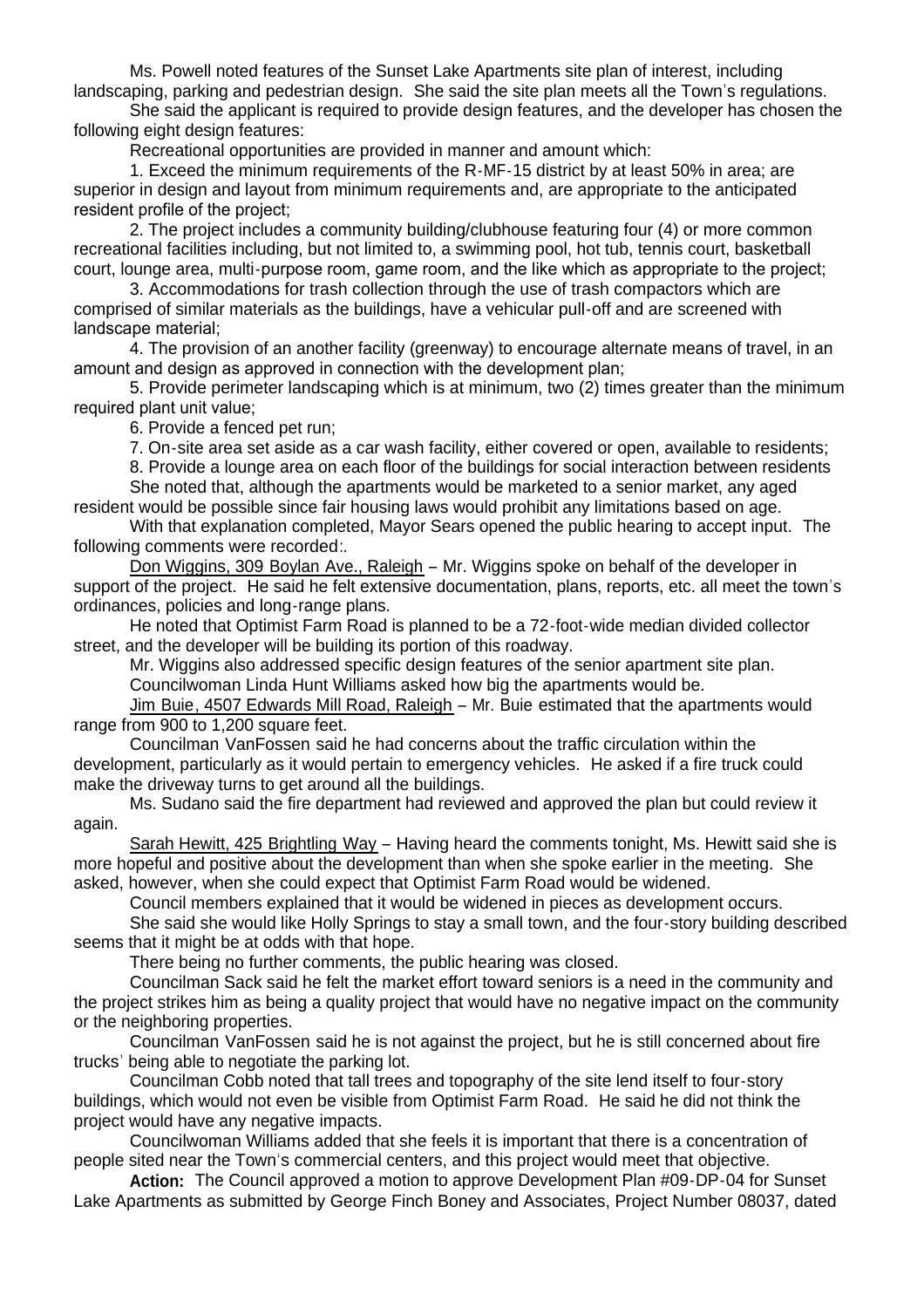Revised 11/09/09 and 12/3/09 with the following conditions:

- 1. Fee-in-lieu of pump station upgrades will be required for this project.
- 2. This project will be required to meet the Town of Holly Springs NPDES Ph. II Post Construction Stormwater Ordinance.
- 3. Prior to or with the 1<sup>st</sup> construction drawing submittal, the following items are to be addressed:

a. Road improvements to Optimist Farm Rd. are ½ 74' back to back with median. All improvements are to be completed by the Developer at the time of construction for this project. A fee-in-lieu will be allowed for both the median construction and a portion of road improvements that cannot be constructed due to the existing culvert. Note that a cost estimate for the total length of the median construction as well as the portion of the thoroughfare improvements that cannot be completed will be required with the first construction drawing submittal.

b. Provide documentation of the Progress Energy Encroachment for this site (including allowing the storm water BMP's within the Progress Energy easement).

c. A plat recording all offsite easements and/or right-of-way needed to provide road improvements and the required stopping and intersection sight distances for the driveway must be dedicated.

d. Provide the required private drainage easements for all on site storm drainage and Access Easements for all BMP's on the construction drawings.

e. Provide the CLOMR or NO-Rise Certification.

f. Submit the flood study for the non-FEMA regulated stream on the project in accordance with Section 8 of the Engineering Design and Construction Standards.

g. Submit the Preconstruction Notification (PCN). This shall include but is not limited to all wetland, stream and State regulated buffer impacts for road crossings, greenway trails and other construction.

- 4. Prior construction drawing approval or the issuance of the Land Disturbance Permit, the following items are required:
	- a. FEMA approval of the CLOMR/No-Rise Certification
	- b. Flood study approval

c. Approval of Storm water Management Plan

d. Payment of the Storm water Fee-in-Lieu

**Motion By:** Sack **Second By:** Cobb **Vote:** Unanimous

**7. Consent Agenda:** The Council approved a motion to approve all items on the Consent Agenda. The motion carried following a motion by Councilman Sack, a second by Councilman Cobb and a unanimous vote. The following actions were affected:

7a. Minutes – The Council approved minutes of the Council's regular meetings held on June 16 and Nov. 17, 2009 with a correction noted by Councilman Sack.

7b. Budget Report – The Council received a monthly report of amendments to the FY 2009-10 budget approved by the town manager. *A* c*opy of the budget amendment report is incorporated into these minutes as an addendum page.*

7c. Resolution 09-43 – The Council adopted Resolution 09-43 to approve and enact Development Procedures Manual text amendment #09-DPM-05 modifying Sections 1.03, 4.03, 4.04 and 6.06. *A*  c*opy of Resolution 09-43 is incorporated into these minutes as addendum pages.*

7d. Budget Amendment, \$89,150 – The Council adopted an amendment to the FY 2009-10 budget in the amount of \$89,150 to record grant and matching funds for Arbor Creek Greenway. *A* c*opy of the budget amendment is incorporated into these minutes as an addendum page.*

7e. Budget Amendment, \$10,000 – The Council adopted an amendment to the FY 2009-10 budget in the amount of \$10,000 for ladder truck safety upgrades. *A* c*opy of the budget amendment is incorporated into these minutes as an addendum page.*

7f. Budget Amendment, \$500 – The Council adopted an amendment to the FY 2009-10 budget in the amount of \$500 to receive insurance proceeds. *A* c*opy of the budget amendment is incorporated into these minutes as an addendum page.*

7g. Audit Contract Amendment – The Council approved an amendment to the existing audit contract, extending the contract for an additional few days to complete testing.

7h. Main Street Enhancement Project Contract Change Order #2 – The Council approved Change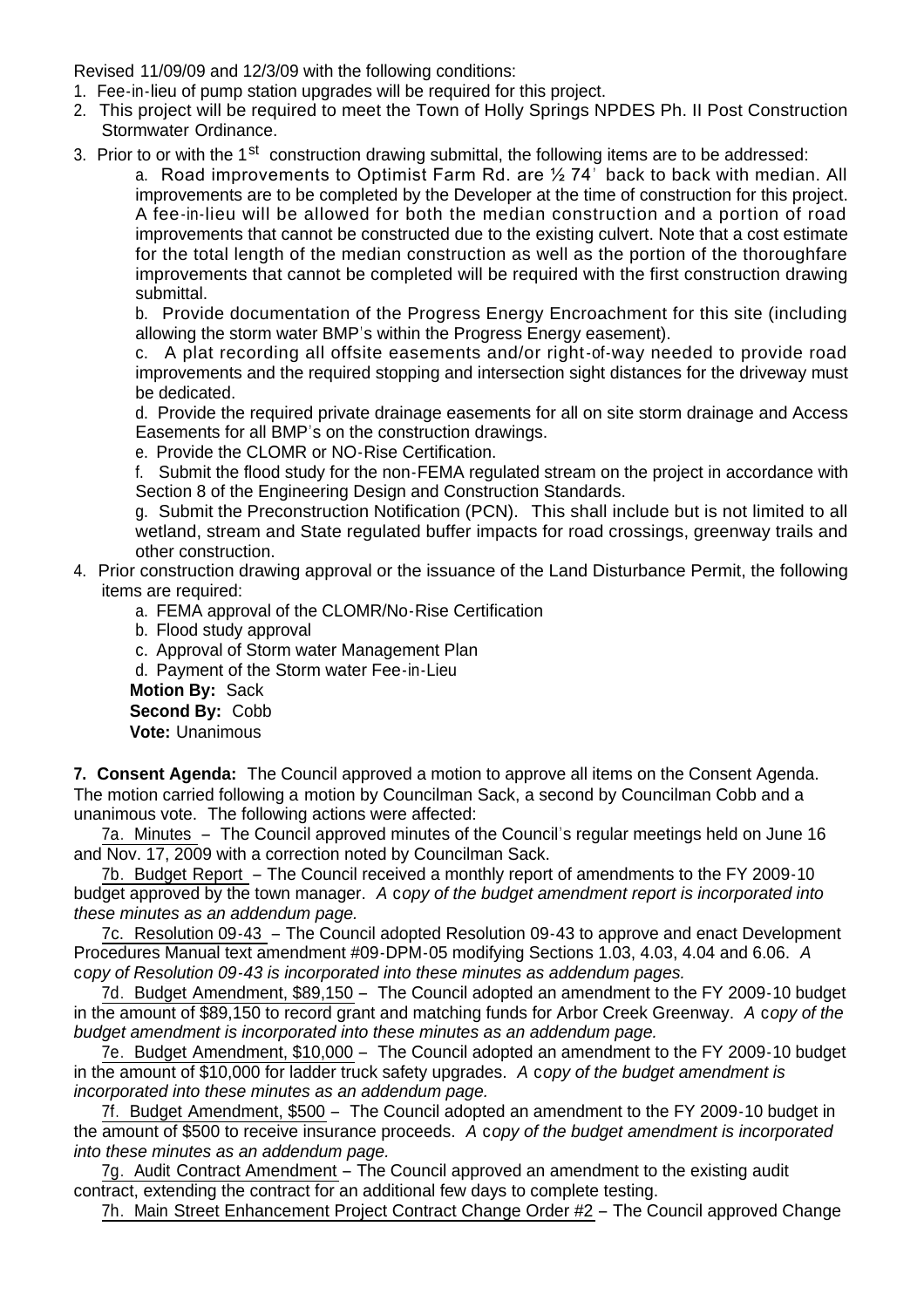Order No. 2 in the amount of \$10,042 to the construction contract for additional work in the Main Street Enhancement project.

7i. Well Abandonment Report – The Council received a report of a contract entered by the engineering department in the amount of \$1,200 for well abandonment in the parking lot project.

7j. Tree Care Report – The Council received a report of a contract entered by the engineering department in the amount of \$896 for additional tree care in the parking lot project.

**8a. Planning Board Appointment** – Ms. Clapp said that Ms. Christine Boretti, an in-town member of the Planning Board, has resigned due to personal reasons. Her term was due to expire on Dec. 31, 2010. The Town Council is asked to fill the remainder of her vacated term.

Having reviewed the applications, Councilwoman Williams nominated Amy Wazenegger. Councilman Cobb said he would second the nomination.

 **Action:** The Council approved a motion to appoint Amy Wazenegger as an in-town member on the Holly Springs Planning Board to fulfill a vacated term expiring Dec. 31, 2010.

**Motion By:** Williams **Second By:** Cobb **Vote:** Unanimous.

**8b. The Highland at Holly Glen Park and Recreation Fee** – Mr. Bradley said that the Town has received a request from Russell L. Ammons III of The Highlands of Holly Glen, LLC regarding the development's parks and recreation fees that are due.

He said this developer currently is in the stage of recording lots. As a part of this process, he would be required to pay to the Town a fee of \$904 per lot for 56 lots for a total fee of \$50,624.

Mr. Ammons said that he has been working with his bank to keep the neighborhood from going into foreclosure since October 2008 and recently has worked out a deal to move forward with the neighborhood. At this time, Mr. Ammons said he does not have the funds to pay the parks and recreation fee, and he has requested that he be allowed to postpone payment of the fee and for the Town to collect the fee with the building permits from the builders.

He said the fee still would be paid in full and be subject to any future increases until paid. If the fee cannot be deferred at this time, Mr. Ammons said, his agreement with the bank will fall through, and there is no way to know when the fee would be collected. Conversely, if the fee is deferred at this time, the Town can be secure in knowing that the fee would be collected in the near future.

After the situation was explained on Dec. 15, the following discussion ensued:

Councilman VanFossen asked the town attorney if there was any way the Council could go against ordinance.

Mr. Schifano said that the Town's ordinance is very specific that fees be paid at time of plat recording. He said the Town Council can direct staff to vary procedure; however, it may cause confusion later at the building permit stage, and revenue may be lost if some of the lots inadvertently are not charged the fee. He added that another option would be that the Council could change the ordinance, and the change would be applicable to everyone.

Councilman VanFossen said the developer has paid three quarters of the fees due on the project, and he was inclined for the Town to do what it could.

Councilwoman Williams pointed out that current dire economic times might be reason enough to prompt the Town Council to make exceptions to the rules.

Several facets of the argument were mentioned, and Mr. Dean suggested that staff investigate options and bring the request back to the Council on Jan. 5.

Discussion included the following points:

- $\triangleright$  There is not a precedent of providing variance to fee procedures, outside a developer agreement prepared in advance of a large subdivision;
- $\triangleright$  One option is to change the ordinance, but the ordinance as written is more favorable to the Town and provides more adequate cash flow for projects funded by the fees collected.
- $\triangleright$  In this case and in all other cases, if the collection of fees is done at plat recordation, the Town gets a large chunk of money rather than individual small amounts per building permit. This allows the Town to make large credit payments on parks or transportation projects.
- $\triangleright$  Because of this, staff is not in favor of changing the ordinance.
- $\triangleright$  The Town has parks and recreation project obligations within the next 12 months, and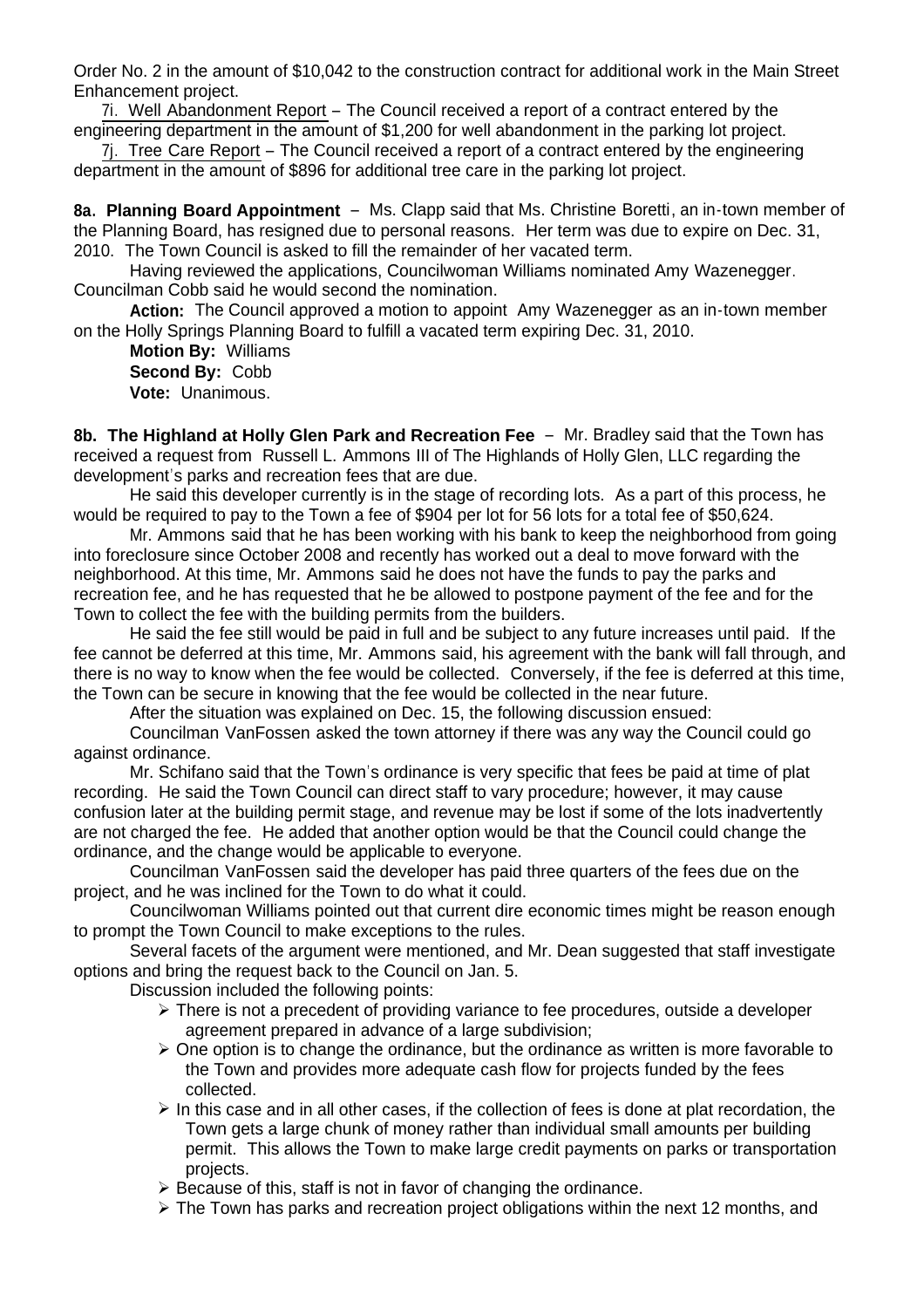requiring the developer to pay fees as required at plat recordation would put the needed funds in place.

- $\triangleright$  Conversely, if the developer cannot afford to pay the fees, the Town will not get the fees at all in any form.
- $\triangleright$  Mr. Simmons suggested a temporary change in procedure, in light of the economic climate and still recognizing the needs of the Town, making a change in the ordinance to provide a waiver option on a case by case basis to be available to all developers and with a sunset clause when the ordinance would go back to its original form without a waiver provision. Mr. Simmons suggested a 12-month provision.
- Councilman VanFossen said he would support a happy medium. He said he does not want to change the ordinance, but Mr. Ammons has paid three-quarters of the fees due on the project, and he wants to help him finish the project. He asked if there was any way to get that done.
- $\triangleright$  The town attorney said the Town could issue a promissory note, putting a lien on the property and collecting the parks and recreation fee on the sale of each lot and releasing the deed. He said the administrative cost in time, effort and money would be such that he would actually prefer the Council vary from the ordinance.
- $\triangleright$  Mr. Dean said staff would review the request further and figure out some options for the Council to consider on Jan. 5.
- Ms. Clapp noted that the UDO includes a waiver provision for all sections of the UDO, including the section pertaining to when fees are collected. The town attorney said the Town Code, which includes a separate section on the payment of parks and recreation fees, does not provide a variance procedure, and it would supersede the UDO.
- $\triangleright$  Whatever is done, Mr. Ammons said, the impact is not just to him and his family he said he may lose his own home if the Council cannot provide him some relief – the builders and their construction crews will be impacted and not only on the current 56 lots in this phase, but in the additional more than 100 lots in future phases that will not be built if he goes out of business.

The Council consensus was that it does not want to change the ordinance, but it does want to help the developer finish up the project.

**Direction:** Council directed that this request be tabled to the Jan. 5 meeting.

**8c. Water Tank Mixer Contract –** Ms. Sudano said that at the beginning of 2009, staff put in numerous requests for funding from the federal government's economic stimulus package – the American Recovery and Reinvestment Act (ARRA.)

She said Amy Moore requested one of the projects submitted – a solar elevated storage tank mixer. This was the single ARRA project awarded funding to date. The funding awarded was \$75,000 – half as "debt forgiveness" and half at 0% interest.

 Ms. Sudano said the Town received bids on this project in November and received one bid from Utility Service Company, Inc. in the amount of \$59,000 (under the estimated cost of \$66,000.) This agenda item is for the purpose of awarding the bid in the amount of \$59,000 plus 5% contingency, totaling \$61,950, Ms. Sudano explained.

**Action:** The Council approved a motion to enter a contract with Utility Service Company Inc. in the contract amount of \$59,000, plus 5% contingency, for installation of a solar water tank mixer.

**Motion By:** Sack **Second By:** VanFossen **Vote:** Unanimous

**9. Other Business:** Councilman VanFossen reported that he would be directing a citizen with a request about parks and recreation programs for developmentally challenged adults to Mr. Bradley, who would take it to the Parks and Recreation committee.

**10. Manager's Report:** Mr. Dean reminded the Council about the staff and Mayors Association Christmas parties; he acknowledged staff for work on various holiday projects.

**11. Closed Session:** The Council approved a motion to enter into Closed Session, pursuant to NCGS 143-318.11(a)(4) to discuss an economic development matter.